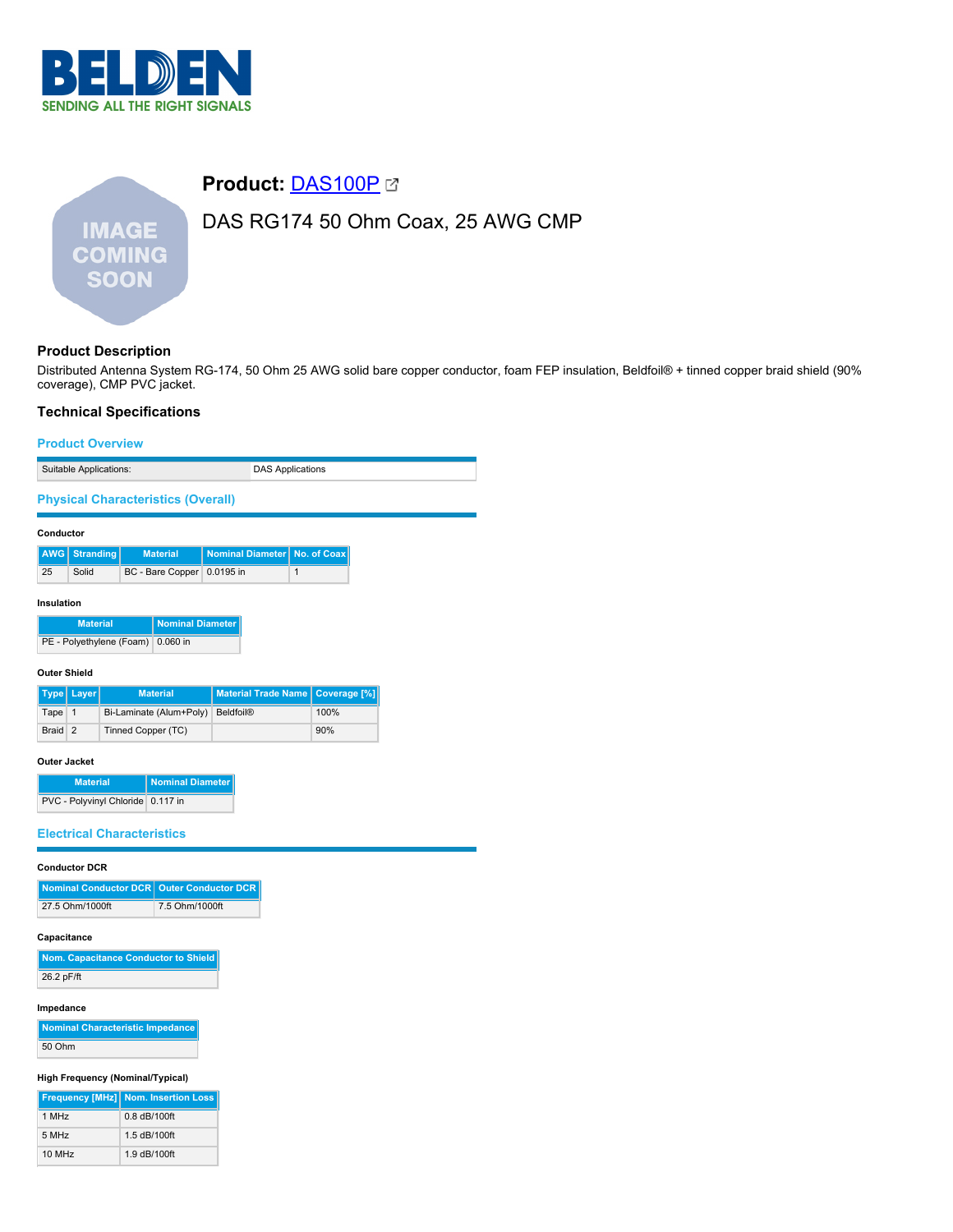| 50 MHz   | 4.4 dB/100ft  |
|----------|---------------|
| 100 MHz  | 6.3 dB/100ft  |
| 200 MHz  | 9.0 dB/100ft  |
| 400 MHz  | 13.1 dB/100ft |
| 700 MHz  | 17 9 dB/100ft |
| 900 MHz  | 20 6 dB/100ft |
| 1000 MHz | 21 8 dB/100ft |
| 1500 MHz | 27.5 dB/100ft |
| 2000 MHz | 32.4 dB/100ft |
| 2250 MHz | 34.5 dB/100ft |
| 3000 MHz | 41.1 dB/100ft |

## **Delay**

|            | Nominal Delay   Nominal Velocity of Propagation (VP) [%] |
|------------|----------------------------------------------------------|
| 1.38 ns/ft | 74%                                                      |

# **Voltage**

**UL Voltage Rating**

300 V RMS

## **VSWR**

**Frequency [MHz] Max. VSWR** 5-3000 MHz 1.25:z

# **Temperature Range**

Operating Temp Range: -20 to +75°C

| <b>Mechanical Characteristics</b> |
|-----------------------------------|

| UV Resistance:               | Yes - Black only |
|------------------------------|------------------|
| <b>Bulk Cable Weight:</b>    | 12 lbs/1000ft    |
| Max. Pull Tension:           | $20$ lbs         |
| Min. Bend Radius/Minor Axis: | $1.25$ in        |

## **Standards**

| NEC/(UL) Compliance:  | <b>CMP</b> |
|-----------------------|------------|
| CEC/C(UL) Compliance: | <b>CMP</b> |
| RG Type:              | 174        |

# **Applicable Environmental and Other Programs**

| <b>Environmental Space:</b>                      | Outdoor - Aerial              |
|--------------------------------------------------|-------------------------------|
| EU Directive 2000/53/EC (ELV):                   | Yes                           |
| EU Directive 2011/65/EU (RoHS 2):                | Yes                           |
| EU Directive 2012/19/EU (WEEE):                  | Yes                           |
| EU Directive 2015/863/EU (RoHS 2 amendment): Yes |                               |
| EU Directive Compliance:                         | EU Directive 2003/11/EC (BFR) |
| EU CE Mark:                                      | Yes                           |

# **Suitability**

| Suitability - Aerial:              | Yes - Black only, when supported by messenger wire |
|------------------------------------|----------------------------------------------------|
| Suitability - Burial:              | No                                                 |
| Suitability - Hazardous Locations: | No                                                 |
| Suitability - Indoor:              | Yes                                                |
| Suitability - Outdoor:             | Yes - Black only                                   |

# **Flammability, LS0H, Toxicity Testing**

| UL Flammability:         | <b>NFPA 262</b> |
|--------------------------|-----------------|
| <b>CSA Flammability:</b> | FT6             |
| UL voltage rating:       | 300 V RMS       |

# **Plenum/Non-Plenum**